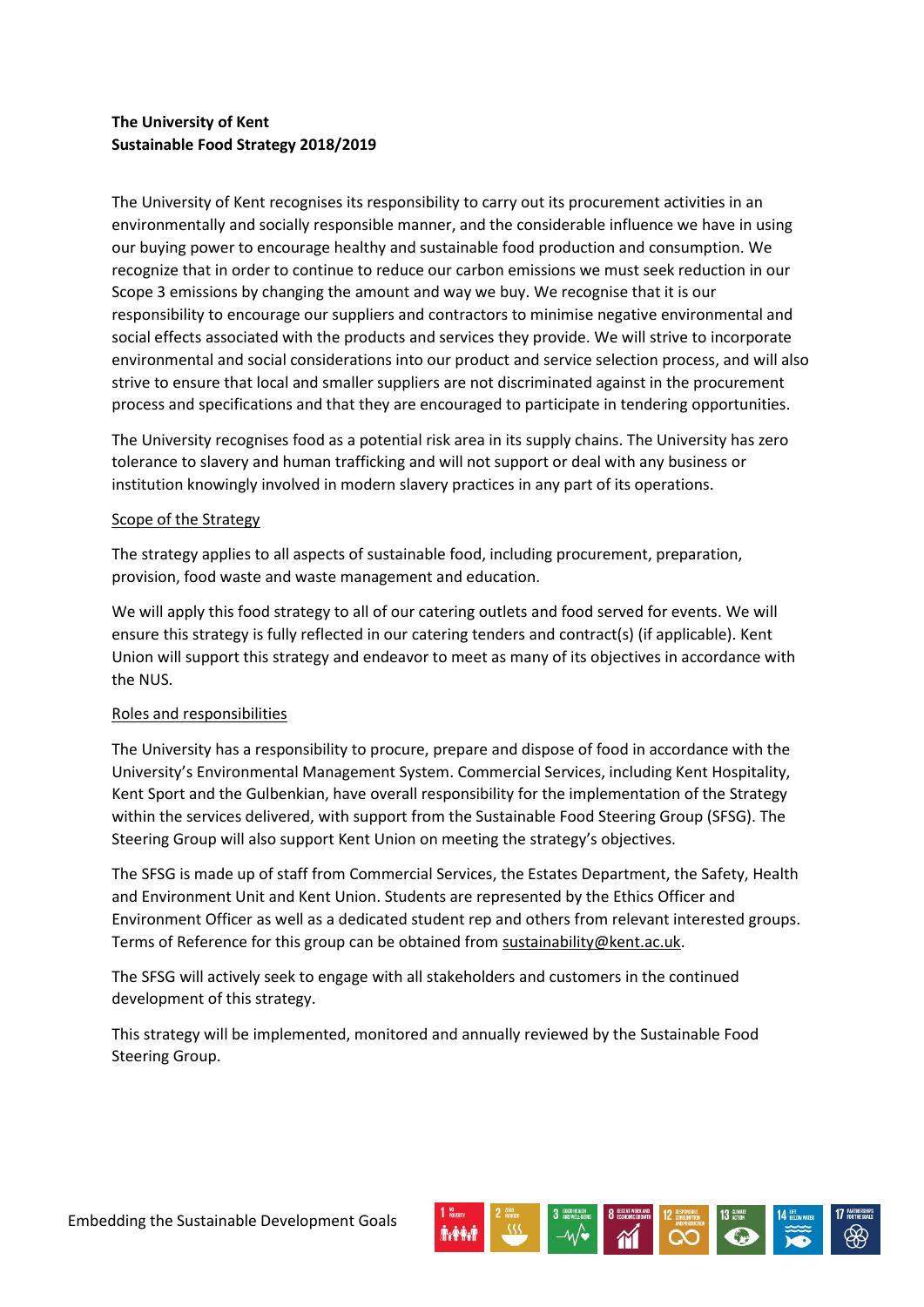# **Establishing our baseline**

In order to set SMART targets to improve the sustainability of our catering offering there are a number of areas that we need to establish baseline data for.

# *Target: To complete all baseline surveys by September 2019 and publish findings*

Objectives:

- We will review all catering spend at the University and establish what percentage of fresh, seasonal orchard fruits (apples, pears, plums, etc) purchased between the months of August and March are grown to Farm Assured standards or equivalent.
- We will review all catering spend at the University and establish what percentage of fresh soft fruit (berries, currants, etc) purchased between the months of April to September are grown to Farm Assured standards or equivalent.
- We will review the amount of fruit and vegetables we purchase under the following schemes: Entry Level Stewardship or Higher Level Stewardship scheme; LEAF-Marque certification and Organic certification
- Review all catering spend at the University to establish what percentage of the livestock produce we purchase meets the Red Tractor Assured standards as a minimum.
- We will measure the number of Fairtrade products currently stocked across the University
- We will review the nutritional quality of our food and identify products and practices that can be changed to improve its nutritional value
- We will find out how much food we waste per week and continue to regularly monitor the amount whilst seeking to reduce it.
- Identify how many of our standard lines of stock contain palm oil
- We will assess how many food deliveries are made to the University of Kent catering departments per week and, working with suppliers, aim to reduce this number to an absolute minimum
- We will find out how much food we waste per week and continue to regularly monitor the amount whilst seeking to reduce it. For example, we will audit main sources of waste; implement more efficient ordering, storage and stock rotation; run customer surveys to ascertain why certain recipes are unpopular; separate wet waste from dry waste; re- audit our waste and ensure adequate and uniformed bins are available across the campus; and develop a plan for reducing waste to an absolute minimum
- Measure all current spend on disposables and set a target of reduction of the amount of disposables purchased

# **Our commitments**

#### Environmental Impact

*Target: To have zero non-conformances raised by our Environmental Management System. We will also seek a year on year absolute reduction in our use of single use plastics.*

- Ensuring that dry waste (e.g. cardboard, paper, metal) is kept separate from wet waste (e.g. food), and send any unavoidable food waste (e.g. potato peelings) for composting or energy recovery
- Continuing to promote reusable products e.g. KeepCups, measuring the spend on these

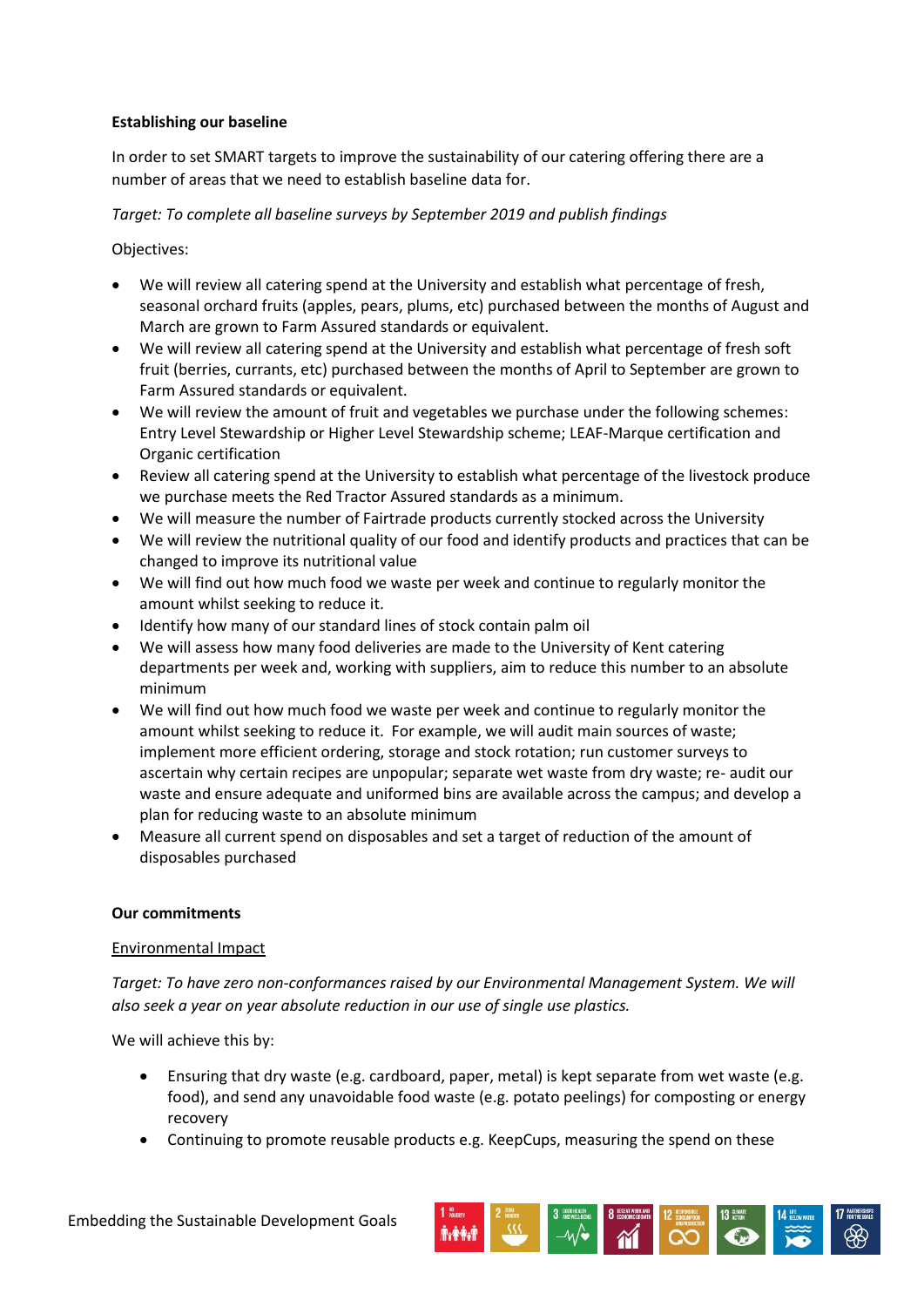- All delivered catering will supply fresh cow's milk for tea and coffee, rather than long life milk capsules with immediate effect
- All waste oil to be stored in accordance with the University's Environmental Management System and collected by approved contractor and recycled
- Working with caterers to create a minimum specification for all equipment as to guide future purchasing
- To continue our investigations into a viable and environmentally friendly responsible solution to composting our food waste. The waste team will update the sustainable food steering group quarterly

# Engagement and community

*Target: We will keep all stakeholders informed about what we are changing and why, and work to increase their knowledge around sustainable food*

We will achieve this by:

- Communicating quarterly, our food policy and specific information about what we are doing to improve the sustainability of our food, to service users, visitors and staff via the staff intranet, newsletters and point of sale marketing to include menus and marketing screens
- Holding quarterly steering group meetings with all relevant stakeholders, including student representation
- Selecting three outlets to pursue The Bronze Award Soil Association Food for Life Served Here award and communicating at point of sale what this means
- Training all catering staff in food sustainability. As a minimum staff will be aware of best practice and the various certification systems and their relevance to food production and food products that the University serve
- Establishing long term relationships with local SMEs either directly or indirectly through our contract caterers or suppliers of food, communicating to the customer where their food has come from
- Seeking out partner public sector organisations in Canterbury and Medway with the option of pursuing Sustainable Food Cities recognition

#### Fruit and Vegetables

*Target: To increase the proportion of fruit and veg in our meals. Increase the seasonality of the fruit and vegetables in our meals. Increase the environmental standard to which our fruit and veg is produced. Decrease the distance our fruit and vegetables travels to get to us.*

- Ensuring all our delivered catering, daily special and banqueting menus reflect the seasons at least three items per menu will contain ingredients served in the season it is naturally abundant in this country
- Ensuring seasonal fruit is always stocked in preference to out of season fruit
- Stocking orchard fruit when in season and juice products all year due to their importance to biodiversity
- Increasing the amount of certified fruit and veg we stock and serve (e.g. Farm Assured, Organic, LEAF marque, Stewardship scheme)
- Incorporating food grown on campus into our meals

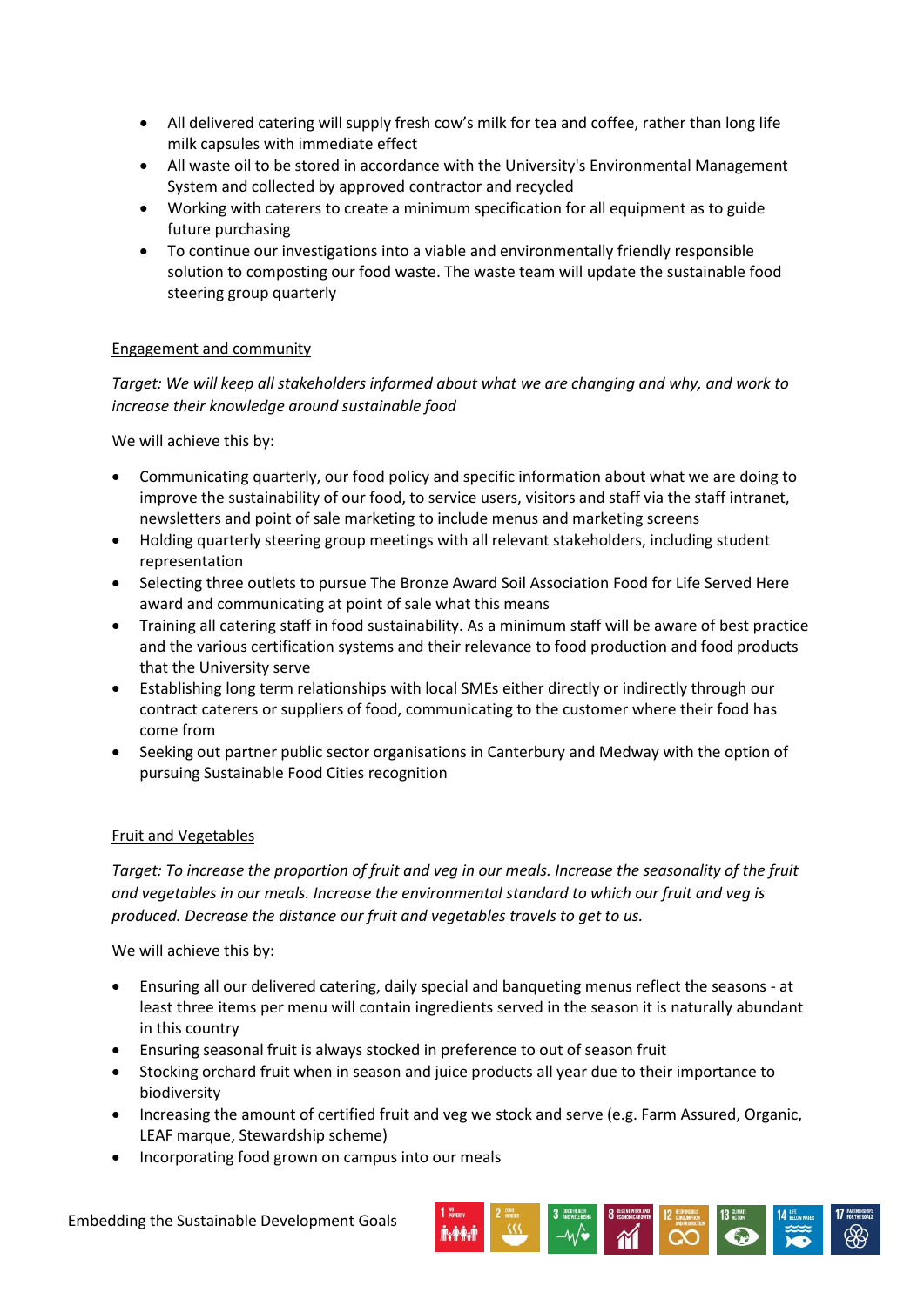# Meat and Dairy

*Target: Reduce the amount of meat we serve due to the associated impacts on our climate and environment that meat production has. Where we do serve meat increase the welfare standard to which the livestock has been raised in. We also seek to increase the amount of organic dairy products we stock and serve.*

We will achieve this by:

- Increasing the amount of livestock reared under the Red Tractor Assured by 10% a year
- Reviewing pricing on higher welfare standard meat and incorporating new targets for higher welfare standards annually
- Utilising cost neutral methods such a controlling portion sizes of meat and looking for value cuts to meet the costs of higher welfare standards
- Decreasing the number of menu items containing ruminant meats by 2 each year
- Investigating the cost of switching all milk to be certified organic
- Ensuring that all whole / liquid / dried eggs purchased are from, at minimum, a free-range production system

# Fish

*Target: We will only serve sustainable fish.*

We will achieve this by:

- Eliminating any fish on the menu which are on the Marine Conservation Society's red list and promoting only fish that is on the Marine Conservation Society's 'fish to eat' list
- Investigating the cost of gaining MSC chain of custody certification for all outlets
- Only purchasing traceable farmed fish that is fed using sustainable feed. We will also investigate opportunities to serve Aquaculture Stewardship Council (ASC) fish
- Ensuring all tinned tuna will be pole and line caught or MSC certified. We will not use tinned tuna where the tuna has been caught using purse seine nets with Fish Aggregation Devices (FADS)
- Promoting sustainable fish and seafood to customers

#### Ethical Procurement

*Target: We will maintain our status as a Fairtrade University and we will keep up to date with national and international research on palm oil.*

- Ensuring all of our tea, coffee, bananas, orange juice and sugar is ethically traded by September 2019
- Measuring the number of Fairtrade products currently stocked across the University and target an increase of 3 lines per year

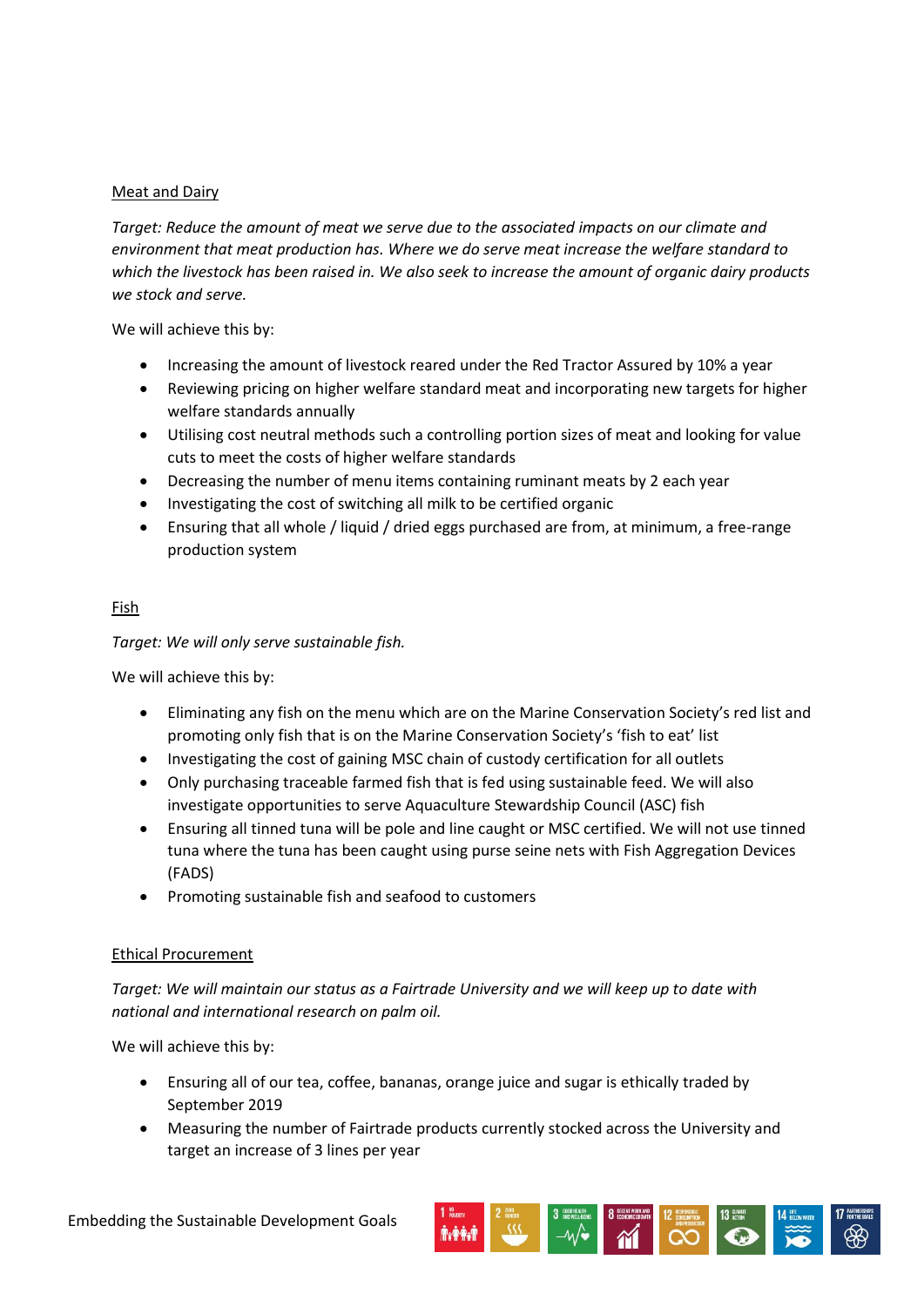- Ensuring that 60% of the chocolate product lines stocked in our outlets are Fairtrade certified
- Not using palm oil in the preparation of food

# Water

# *Target: To reduce our reliance on bottled water*

We will achieve this by:

- Proactively encouraging, through marketing and availability, alternatives to purchased bottled water in all catering areas
- Investigating the use of either tap water in jugs, or purified still and sparkling tap water, bottled, using re-usable glass bottles in our hospitality services
- Ensuring tap water and reusable or recyclable drinking vessels and water fountains are freely available to all our service users, visitors and staff, choosing mains-fed systems instead of bottled water systems

# Wellbeing

# *Target: To increase our offering of healthy balanced meals.*

- Working with our suppliers to introduce baked goods, including bread, which do not feature unnecessary ingredients and additives.
- Where possible, reviewing the nutritional quality of our food and identify products and practices that can be changed to improve its nutritional value. We will set out a plan to make these improvements by September 2019 and include specifications to support this in contracts, promote good nutritional practice and train catering staff to implement this commitment in food preparation. This may include: reducing salt, fat and saturated fat levels, in line with Department of Health guidance; removing hydrogenated fat and other unnecessary additives from all food and ingredients; using healthier cooking oils and cooking methods; promoting dishes containing a high proportion of wholegrain foods, fruit and vegetables; providing foods for children (where applicable) that suit their nutritional needs; limiting the provision and promotion of snacks that are high in fat, salt and/or sugar, and vigorously promoting healthier alternatives. We will also monitor and reduce, each year, the number and proportion of less healthy options provided.